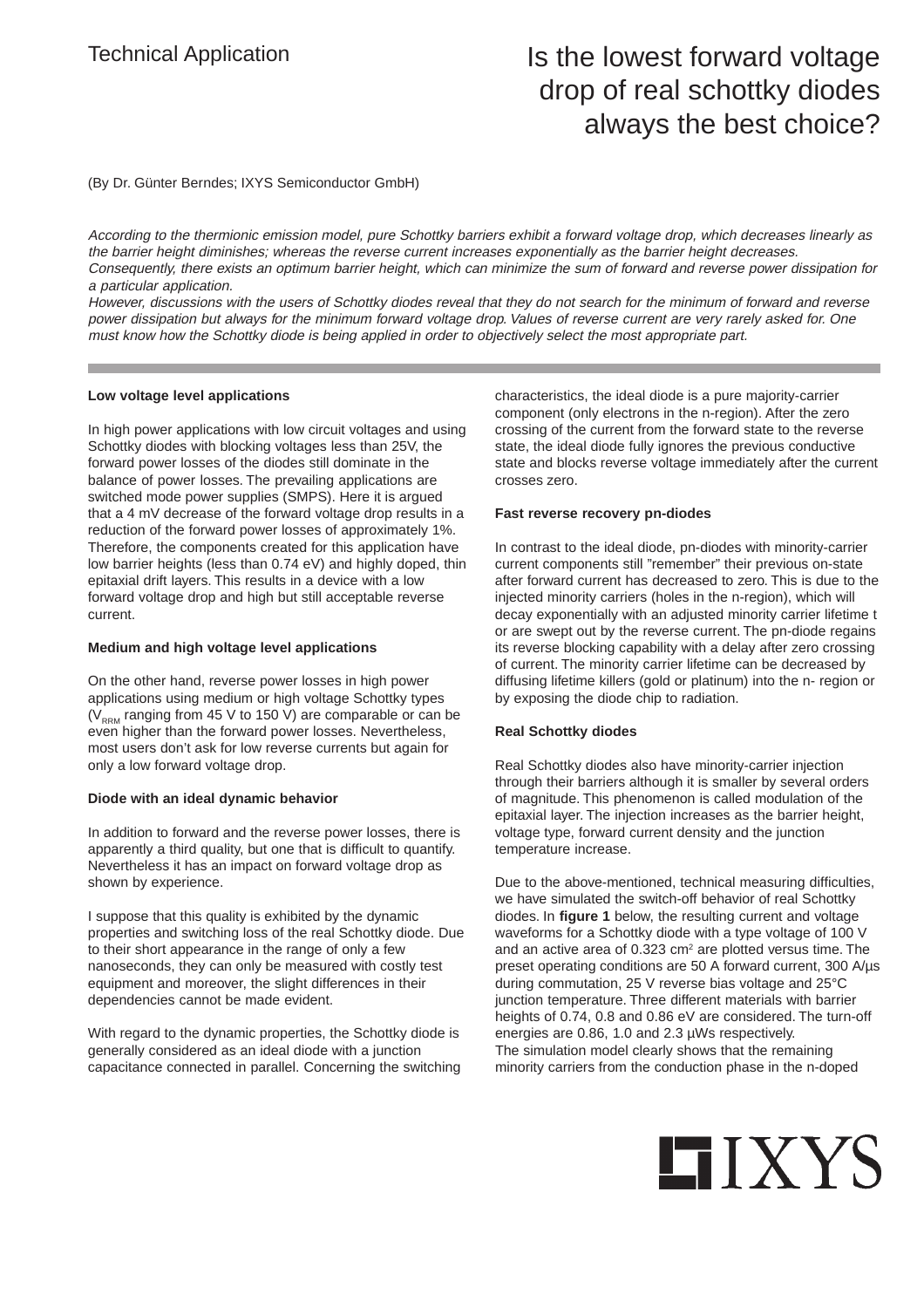

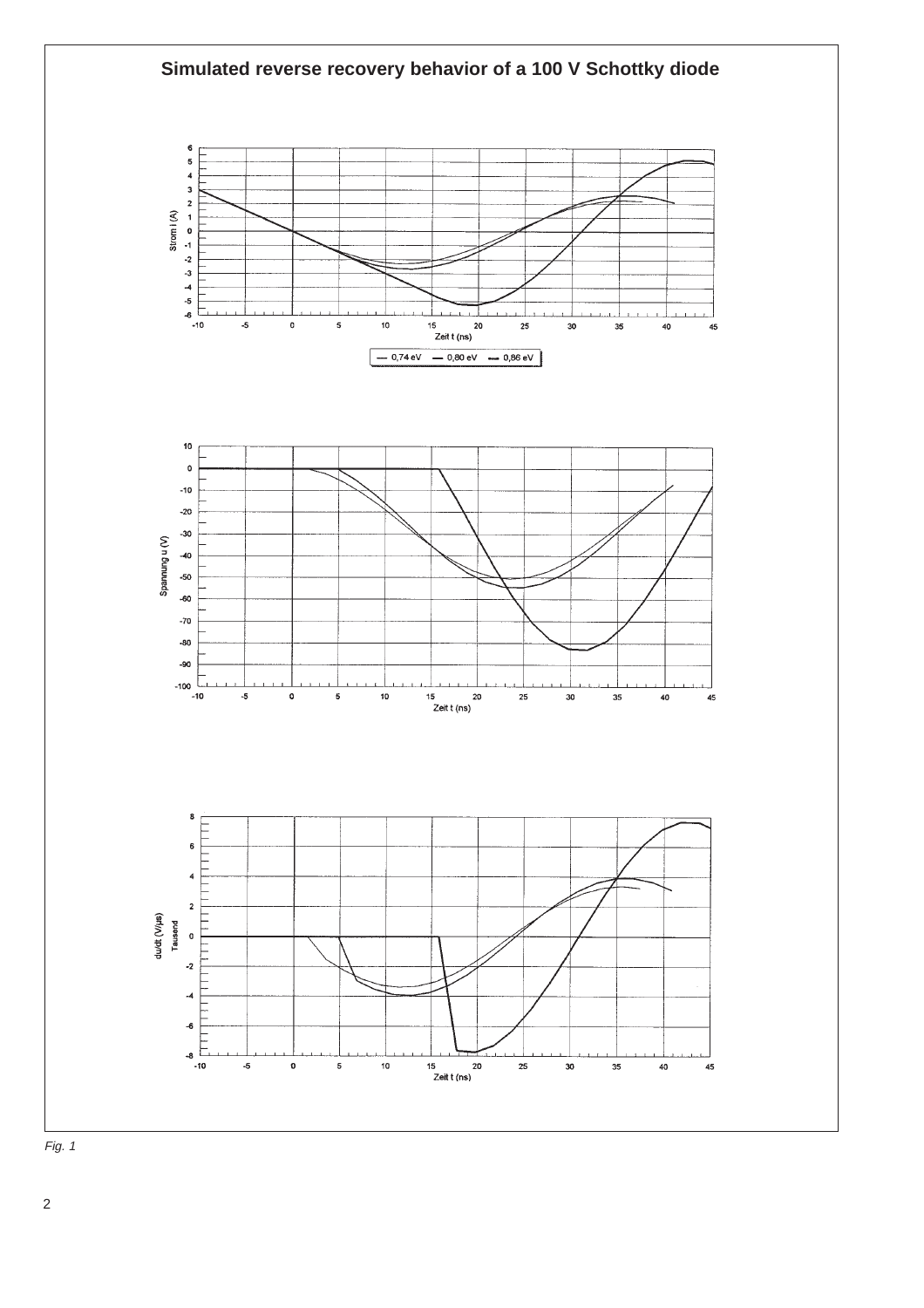epitaxial layer determine the initial conditions for the general solution of the differential equation of the LC circuit, which consists of a switch-off inductive coil, the junction capacitance and the forcing reverse voltage bias of 25 V. Due to the delayed capability of the real Schottky diode to block reverse voltage after commutation – growing with increasing barrier height -, the resonant circuit reacts with an excessive reverse current (i.e. greater than the commutation switchingoff slope multiplied by the square root of LC), an excessive reverse voltage (i.e. more than twice the driving reverse voltage) and a steeply starting, excessive dv/dt (i.e. more than the driving reverse voltage divided by the square root of LC). The excess of the dynamic parameters and switching loss becomes more evident as the barrier height is increased.

The reaction at a barrier height of 0.74 eV with respect to dynamic behavior and switching loss is almost ideal for the example chosen above. Thus having the above mentioned rule in mind - the lower the barrier the lower the forward voltage drop of pure Schottky barrier - shows that the search for minimum forward voltage drop not only diminishes forward power loss but also switching loss in real Schottky



Fig. 2

diodes. It explains the demand for low forward voltage drop even with high reverse current.

But this simple rule that low forward voltage drop corresponds to low switching loss does not hold for real Schottkys of type voltage above approximately 80 V. We have to take into account that forward voltage drop is the sum of drops over the actual barrier and the epitaxial drift layer. The second term becomes more pronounced with respect to the first term with increasing type voltage.

On the other hand, for increasing barrier heights and type voltage, the increased modulation in the epitaxial layer lowers the resistivity of and the forward voltage drop over the epitaxial drift layer. This lowering can become more pronounced than the increase of voltage drop over the actual barrier as figure 2 indicates. Numbers for our 100 V example at 232 A/cm2 and room temperature are: 1. diodes with the lowest forward voltage drop of 0.78 V for highest barrier 0.86 eV have worst dynamic values, and; 2. highest 0.8 V forward drop for lowest barrier 0.74 eV have best dynamic values. Thus real Schottky diodes of type voltage above 80 V with lowest forward voltage drop are not the fastest.

#### **Application-specific adjustment of the barrier height**

I am of the opinion that, for the circuit designer, deviations in the dynamic behavior and the corresponding switching loss from the ideal diode with a junction capacitance represent more disadvantageous behavior than a very high reverse current. In fact, the reverse current of a diode with a barrier height of 0.74 eV is about 25 times higher than that of a diode with 0.86 eV. Above a certain limit, the exponentially increasing reverse currents, typical of low barrier heights, become unacceptable. However, this depends on the respective application.

Our objective is to meet the special application requirements and the customers' needs by offering components with mixed barriers (values between 0.66 eV and 0.86 eV).